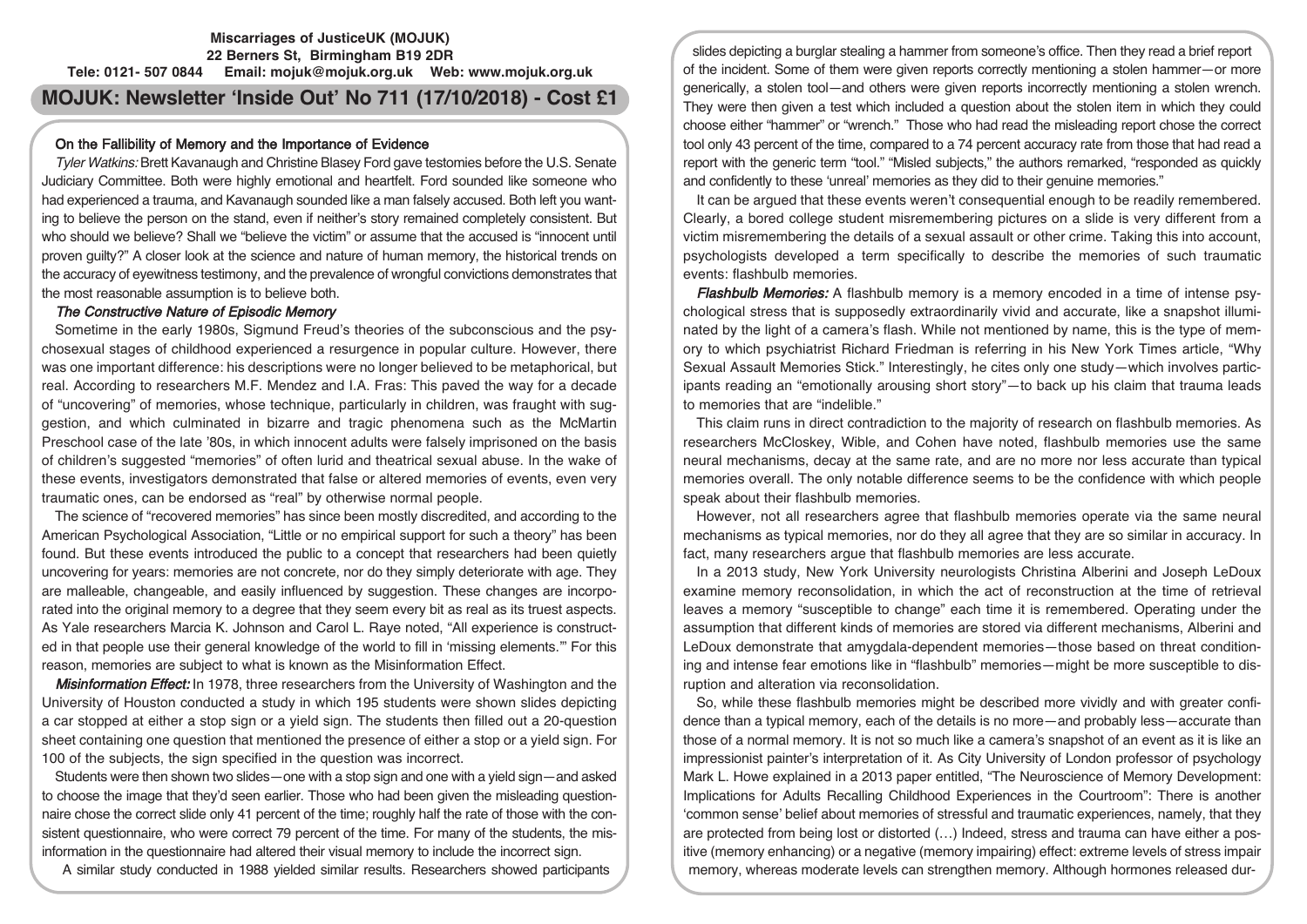ing stress (e.g., epinephrine, cortisol) modulate consolidation and memory strength, this does not mean that these memories are immune to forgetting, distortion, or even possible erasure. In addition, stress impairs retrieval, particularly of autobiographical memories, and stress during reconsolidation can also lead to systematic distortions.

A natural question to ask in the face of this might be, "Even if a traumatic memory is naturally more susceptible to disruption, wouldn't that be countered by the fact that you'd likely think of it more often than a typical memory?" It is a reasonable question, once again based on common sense notions of memory. Shouldn't frequent remembering and/or rehearsal of a memory protect it from deterioration? As is normally the case when attempting to apply common sense to memory science, the evidence shows the exact opposite to be true.

Memory Rehearsal Increases Forgetting: In yet another variation of the misinformation studies mentioned above, researchers had students watch an episode of 24, which none of them had seen before. In this episode, a terrorist knocks out a flight attendant with a syringe. Some of the students were immediately given a non-multiple choice recall test including questions such as, "What did the terrorist use to knock out the flight attendant?" while the rest played Tetris for the duration of the test. Then, all of the students listened to an 8-minute narrative of the video, with some of the narratives containing factual information, (e.g. knocked out with a syringe), some containing misinformation, (e.g. knocked out with chloroform), and some containing neutral information which didn't specify the method used to knock out the attendant. Finally, all students took the same recall test mentioned above, with those in the initial testing group taking it a second time.

The experimenters initially believed that those who were immediately asked to recall the episode would be more greatly protected from future misinformation about it. What they found instead was the opposite: taking the test the first time did not protect students from the misinformation effect. In fact, those who had taken the test previously were more likely to be influenced by the misinformation.

Figure 1: This shows the probability of a student choosing the correct item vs. the misinformation item in the final recall test. Consistent items were those in the narrative that overtly stated the correct item (e.g. knocked out with a syringe), control items were generic mentions (e.g. knocked out), and misleading items were incorrect items mentioned in the narrative (e.g. knocked out with chloroform). Those who had taken the first test (gray bars) were more likely than the no-test group (white bars) to incorporate the misinformation into their memories when the narrative had been misleading, resulting in more incorrect answers in the final test. (Chan, Thomas, & Bulevich (2009) Recalling a Witnessed Event Increases Eyewitness Suggestibility)

These findings are consistent with the findings of researchers Alberini and LeDoux, who found that each retrieval of a memory leaves it susceptible to alteration. Thus, memories that are called upon quite frequently—as traumatic memories often are—will decrease in accuracy at a more rapid pace than those that are retrieved less often. Over a long enough period of time, this can lead to a memory that's virtually unrecognizable when compared to the original event. "When memories are retrieved they are susceptible to change, such that future retrievals call upon the changed information." Naturally, these inaccuracies in memory can have devastating effects in a courtroom.

Prevalence of Wrongful Convictions via Evewitness Misidentification: In 1992, the Innocence Project was founded in response to the large number of falsely incriminated individuals that were being exonerated due to advancements in DNA testing and analyses in criminal investigations. Since then, they have documented 362 cases in which a prisoner was exonerated due to exculpatory DNA evidence. These innocent people served an average of 14 years in prison for crimes they did not commit.

By far, the leading cause of false imprisonment in these cases was eyewitness misidentification, which played a role in 70 percent of the convictions. Nearly half of those misidentifications (46 percent) involved multiple eyewitnesses "identifying" the same, innocent person. Separate findings noted in the case of Perry vs. New Hampshire suggest that as many as one out of every three eyewitness identifications are incorrect.

Contrary to what one might expect, a 2013 study found that eyewitness testimonies of victims are far more likely to play a role in wrongful convictions than those of bystanders. (It should be noted that in the case of sexual assaults, this is partially attributable to the prevalence of cases in which there is no non-victim eyewitness.) Out of 71 people wrongfully convicted of rape, 73 percent were misidentified by an eyewitness. 92 percent of these misidentifications were by the victim alone or both the victim and a third party eyewitness, making victims four times more likely to be the one who had misidentified the perpetrator (only 23 percent of misidentifications were by a third party). Figure 2: Irazola, Williamson, Stricker, and Niedzwiecki (2013) Study of Victim Experiences of Wrongful Conviction

In a smaller sample of 22 cases (9 of which were of rape), 52 percent of victims actually knew the wrongfully convicted person prior to the crime. Though this sample is too small and the data too scant to make any accurate predictions about the percentage of misidentifications of known persons on a larger scale, it is enough to suggest that this is something that can and does happen given that 90 percent of reported sexual assaults are by someone previously known to the victim.

Of course, much of this depends on the broad definition of a "previously known person." For example, it would likely take an extraordinary set of circumstances for a person to misidentify a close friend as their attacker. However, studies have shown that our recognition of casual acquaintances—people we may see quite often but with whom we rarely interact—is often no better than chance.

In a study of "Non-Stranger Identification," researchers tested 157 high school sophomores and juniors in a small, private high school on their ability to recognize the faces of students who were seniors during their freshman years (for the juniors, those that had graduated two years prior, and for the sophomores, those that had graduated the previous year). While most of these would not have been close friends of the participants (those with family members in the classes were excluded), they would have come in casual contact with them on a daily basis over the course of the school year.

The participants were shown 50 senior yearbook pictures that would either be of students from their own high school or students from a distant high school, and they were then asked to determine whether each of the images was "familiar" or "unfamiliar." Amazingly, participants only correctly judged former students from their own high school as "familiar" 45 percent of the time, while they falsely judged students from other high schools to be familiar 28 percent of the time. In the words of the researchers, these results suggest that "an eyewitness's report that he can recognize a perpetrator because he has seen him casually in the past is of dubious reliability."

The faults of memory are clear, and their influence on the accuracy of eyewitness testimony equally so. But the failure of memory is not the only source of inaccuracy. The second source, while less palatable—and likely less prevalent—is unfortunately more in line with "common sense" expectations. But, while the #MeToo movement has thankfully reduced the tendency towards this assumption, it is still undoubtedly a possibility that must be considered in each and every criminal case.

**False Accusations:** In 2006, an exotic dancer and escort by the name of Crystal Mangum accused three lacrosse players at Duke University of sexually assaulting her. Durham District Attorney Mike Nifong suggested that the white lacrosse players should also be charged for a hate crime against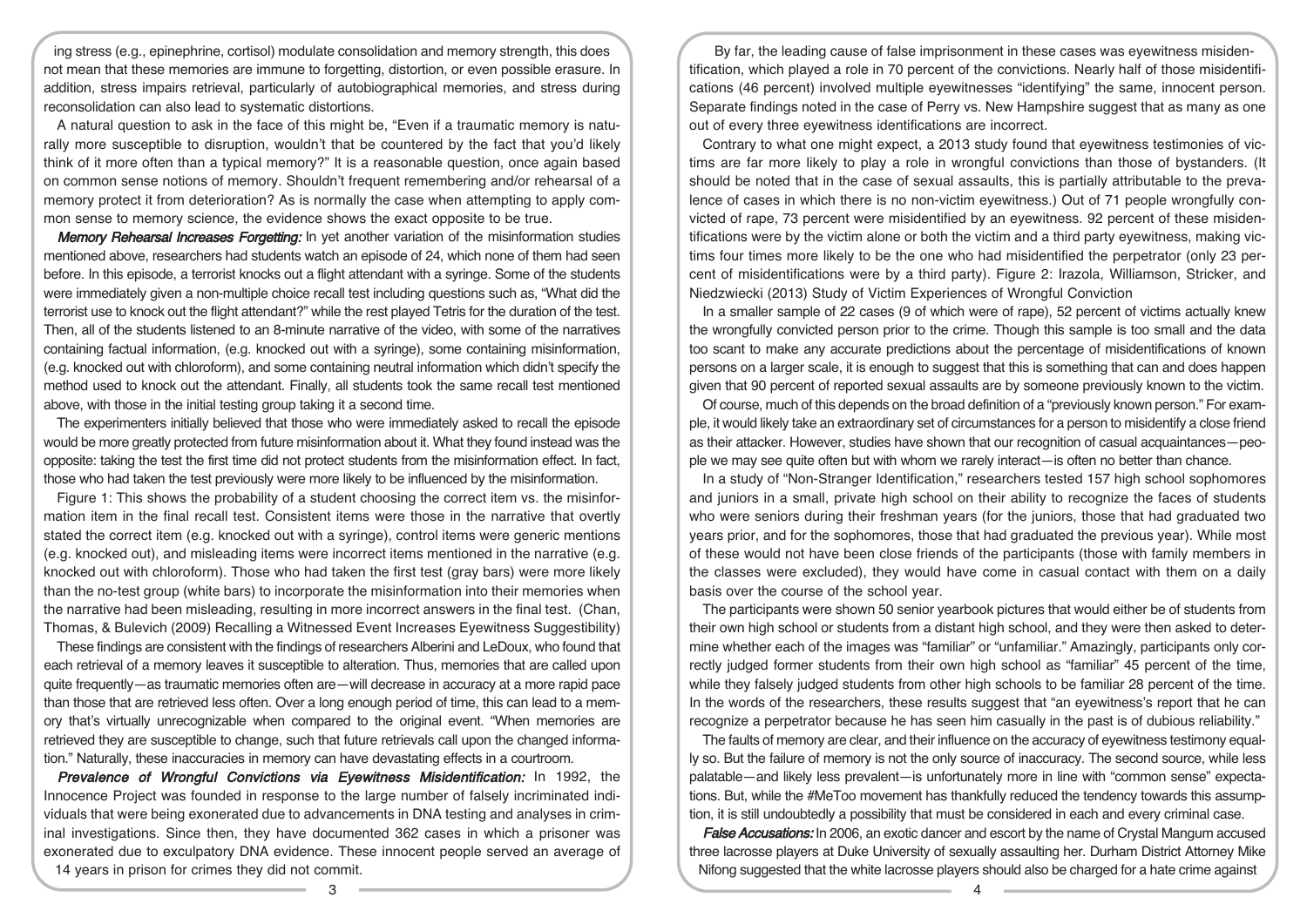Mangum, who is black. The accusations turned out to be false. Nifong—who had allegedly used this case as a means to gain publicity in the midst of his campaign to retain his seat as North Carolina's DA—was disbarred for his improper handling of the case. Mangum suffered no penalty for her false accusations, but she would later go on to be convicted for murdering her boyfriend and sentenced to 14–18 years in prison five years after the Duke incident.

In 2014, Rolling Stone ran a story about a woman who claimed to have been a victim of gang rape by a University of Virginia fraternity. In 2015, the magazine was forced to retract the article when the allegations turned out to be false, and the Columbia Journalism School issued a report which stated that the magazine did not employ "basic, even routine journalistic practice" to verify the accuser's claims. The fraternity filed a defamation lawsuit against Rolling Stone, which would eventually settle the suit with a payment of \$1.65 million.

Over the course of the last year alone, a woman was sentenced to ten years in prison for making a series of false allegations of sexual assault and rape against a total of 15 men in the U.K. A New Jersey man filed a \$6 million suit against a woman who had accused him of rape—an accusation that led to his expulsion from Syracuse University. After "a months-long investigation, which included a medical exam, rape kit, and bloodwork within 26 hours of the incident, found no evidence [she] was assaulted, drugged or even had a sexual encounter with [the man]." Nine current and former Minnesota football players have opened a defamation and discrimination suit against the university after four players were expelled and one suspended following a Title IX investigation when a subsequent police investigation led to no charges by the county attorney office for an alleged gang rape.

Still, it's reasonable to argue that these were simply extreme or unusual cases that garnered disproportionate media attention. Confronted with stories like these, activists routinely point to data that shows the rate of false claims is only about 5.9 percent. However, they invariably neglect to mention that this figure only covers those cases that were unequivocally proven to be false by authorities. It does not include cases dropped due to insufficient evidence or otherwise left unresolved because the victim withdrew from the process, or was unable to identify the perpetrator, or mislabeled an incident that does not fit the legal definition of sexual assault. The number of cases that fall into one or more of these categories is 44.9 percent, not including the 5.9 percent figure, above. It's therefore impossible to tell what the true percentage of false accusations is, but even a 6 percent (or one in 17) chance that an innocent person may be convicted ought to be too great a risk.

Without corroborating evidence, a false memory would be impossible to detect, especially given the tendency for such memories to be held with a particularly unusual sense of certainty. But isn't there at least a surefire way to detect an outright lie?

Can Polygraph Tests Ensure Accuracy? In short, no. The popular use of the term "lie detector" in reference to a polygraph test is somewhat of a misnomer. Polygraphs measure changes in physiological arousal, such as increases in heartrate, blood pressure, or sweating. The idea is that a lying person might feel anxious due to fear of being caught, leading to such arousal. There are at least three problems with this method.

The first is that if a person does not fear being caught or does not have an emotional reaction to their own lie—e.g. a person who is familiar enough with the methods of a polygraph not to fear it or a person with sociopathic tendencies—the polygraph will obtain no significant reading. The second is that a person might feel anxious even when telling the truth due to the intimidating nature of the polygraph or when questioned about a traumatic event, leading to a

false positive reading. Finally, if the interviewee is already in a particularly emotional or otherwise physiologically aroused state—which often happens when one is questioned about a traumatic event—any further increases in arousal due to a lie might be too small for the polygraph to obtain a significant reading.

A polygraph may be an accurate method of measuring changes in physiological arousal, but it cannot give a definite reason for that arousal. In other words, it cannot actually detect a lie. This is why, in a survey of members of the Society for Psychophysiological Research and Fellows of the American Psychological Association: Most of the respondents believed that polygraphic lie detection is not theoretically sound, claims of high validity for these procedures cannot be sustained, the lie test can be beaten by easily learned countermeasures, and polygraph test results should not be admitted into evidence in courts of law.

So, while a person's answers to questions given during a polygraph test may be used as evidence in a court of law, the readings of the polygraph itself are generally considered inadmissible. The purpose of the polygraph is not to use the readings, but it is more generally used to test whether a layperson unfamiliar with its methods would be willing to take a so-called "lie detector test" in the first place. As Houser and Dworkin noted in their paper, "The Use of Truth-Telling Devices in Sexual Assault Investigations": "The debate around the accuracy of truthtelling devices is a central reason for the VAWA 2005 provisions limiting the use of such devices with victims of sexual assault."

Polygraphs do not serve the function that most people tend to assume. Outside of the world of science fiction, there is no such thing as a true "lie detector." Sexual assaults, generally being particularly traumatic and emotionally disturbing, are the perfect storm of confounding variables, making these polygraphs even less useful. This is only one of many aspects which make sexual assault cases particularly difficult to navigate.

The Unique Difficulty of Sexual Assault Cases: Sexual assault often carries with it severe psychological trauma for the victim; trauma which long outlasts any physical damage from the attack. For this reason, it is vastly underreported, with estimates placing the number of unreported rapes at 69 percent. When it is reported, the difficulty of obtaining hard, physical evidence leads to only an 18 percent chance that the report leads to an arrest. And, even when there is an arrest, the punishment is often inadequate, with fewer than 11 percent of arrests leading to incarceration. The mandatory minimum sentence for a first degree sexual assault can be two, five, or ten years, depending on the circumstances, which means it is often less than or equal to the minimum sentence for the sale of marijuana.

All of this combined with the rarity of supporting physical evidence and/or a third party witness in cases of sexual assault makes the evidence against the validity of eyewitnesses—victim or non-victim—all the more troublesome. It is imperative that the needs of victims are addressed, giving them the proper encouragement and support through a highly traumatizing experience. Admittedly, knowledge of the fallibility of eyewitness testimony may do more harm than good in some ways, only serving to further detract victims from reporting an assault.

But it is also important to acknowledge the seriousness of the allegation, as it is one that will often ruin the life of the accused even if they are found to be innocent. It is important to acknowledge that an uncorroborated eyewitness testimony runs the serious risk of leading to an innocent person being incarcerated. At the very least, even in the face of inadequate evidence, an acquitted person will always carry an accusation of one of Western societies' most stigmatized crimes.

It is a uniquely difficult field to navigate, but there must be a balance between believing

5 6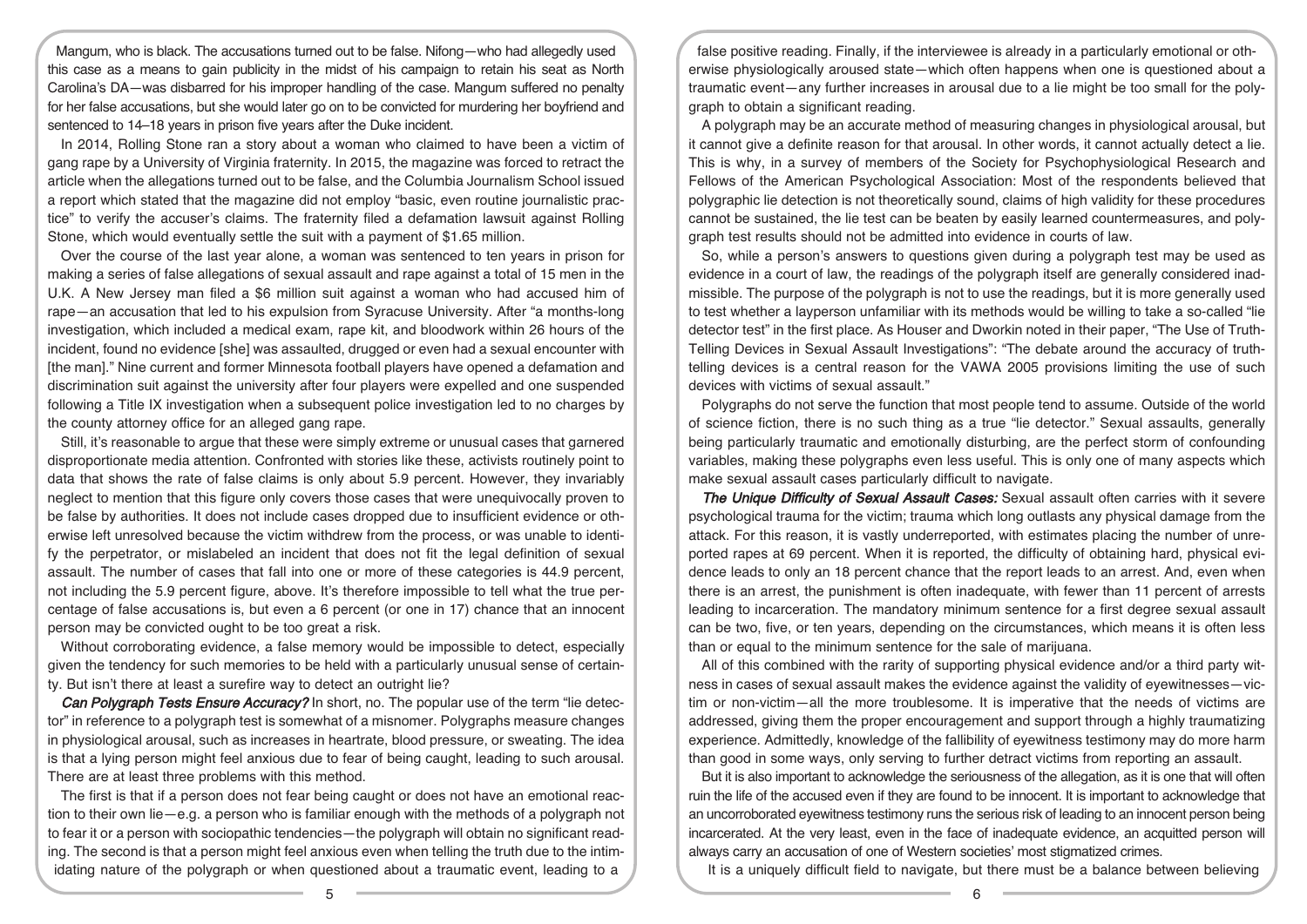the accuser and the presumption that the accused is innocent. It is both logically impossible and vitally important that both of these beliefs be held simultaneously. This is why we must be scrupulous when weighing the evidence in support of either presupposition.

The Importance of Corroborating Evidence: We tend to treat our memory of an event as the whole picture—as something concrete—because it is our whole picture, and we consider ourselves concrete. But neither of these beliefs is true; we are as malleable as the memories that define us. Our views of ourselves and the world change, and our memories are altered accordingly. For this reason, Mark Howe argues: Whether the witness is a child or an adult, all memory-based evidence is reconstructive. This is because memories are not veridical records of experience but are fragmented remnants of what happened in the past, pieced together in a "sensible" manner according to the rememberer's current worldview.

The burden of proof in law does not exist only for the sake of a more entertaining courtroom drama. It exists because prosecuting someone without corroborating evidence—because the accuser seems believable—often leads to innocent people going to prison. Whether it be by a victim or by a third party, eyewitness testimonies are by far the least reliable form of criminal evidence. There is some risk of misidentifying a perpetrator even with testimonies by multiple eyewitnesses, but there is no scenario more likely to lead to false incrimination than a prosecution based on a single, uncorroborated account. There is no scenario more likely to end in the loss of an innocent person's freedom and the subsequent destruction of their life. All of this must be considered in the judgment of Brett Kavanaugh.

The Case of Kavanaugh and Ford: The importance of the case of Kavanaugh and Ford is the precedent that it will set. This is not a movie, in which the authorities know the mob boss is guilty, but just can't seem to nail him for his crime. This is two people who both have a legitimate case to make, and neither can prove or disprove the other's claims. It is possible that Ford's allegations are true, and to deny that possibility is to admit bias in the case.

However, to deny the possibility that Kavanaugh is innocent would require a similar bias. Were he on trial, he would not be convicted unless that possibility can be disproved beyond a reasonable doubt. Even if Ford is right, it's not enough to take one person on their word, as the law states that a court must operate on the presumption of innocence with respect to the accused. Memory is not so infallible that one person's account of an event 36 years ago is sufficient to overcome that presumption. This law is in no danger of being changed.

But, as individuals making personal judgments about the truthfulness of Kavanaugh and Ford, we are not held to the same standards as our justice system. While the law on the burden of proof is clear, we are free to believe whatever we choose. Will we choose to align those beliefs with the law and say that people are "innocent until proven guilty?" Or will we be harsher in our judgment; quicker to presume guilt than those who carry a gavel? To answer this in a fair-minded manner, it is important to remember why our laws were written to favor the defendant.

Accusations are not always justly made, and even when they are, they may be misattributed based on the malleable and reconstructive nature of human memory. Lawmakers and enforcers do not want to risk ruining the life of someone who they can't be sure, "beyond reasonable doubt," is guilty. So, as our knowledge in the field of memory science and the wealth of troubling statistics concerning the inaccuracy of eyewitness accounts continue to grow, trust in both is justifiably waning, and a preference for physical evidence has strengthened. For it is better to risk a guilty man going free than to risk an innocent man losing his freedom. Or, more aptly, it is better to risk a guilty man's reputation remaining untarnished than to risk ruining the life and career of an innocent one.

### CCRC Chair Richard Foster's Farewell Speech

"Miscarriages of injustices can only be avoided if all concerned in the investigation of crime, and the preparation of criminal prosecutions, observe the very highest standards of integrity, conscientiousness and professional skill".

"This brings me to the heart of the Commission's work and the reason, as I see it, for continuing tension between ourselves and campaigning groups. The great historic miscarriages, such as theGuildford 4, Birmingham 6, were corrected by campaigners who fought tooth and nail for justice. This Commission grew out of that campaigning. It is understandable that campaigners want us to carry on as if we too were campaigners, acting in <sup>a</sup> campaigning manner. Understandable but, for us, impossible."

We no longer hang people. But I have to tell you that the experience of this CCR Commission, having reviewed over 23,000 cases since being set up, is that even today we all too often still see instances where the investigation and preparation of criminal prosecutions fall well short of the highest standards of integrity, conscientious and professional skill called for by the Court over 20 years ago.

I drew attention 5 years ago in my 2012/13 annual report to disclosure failures as the continuing biggest single cause of miscarriages of justice. I repeated those concerns in subsequent Annual Reports. This led to a joint police/cps inspection into disclosure in 2017. Sadly, that report showed that our concerns were all too well founded. The report makes chilling reading. It spoke of a routine failure to comply with disclosure requirements. Disclosure issues were often only dealt with at the last minute, if at all. The situation was so bad that the Report's authors spoke of a culture of defeated acceptance by police and prosecutors.

A particularly worrying aspect of the CPS review's findings were the number of instances where material that was already in the prosecution's possession when charges were brought and which undermined the prosecution fundamentally - had still not been looked at at point of charge. Equally worrying, the CPS report points to instances where lines of enquiry which might have stopped the case in its tracks had simply not been identified by investigators at all, or if identified not followed up. This is supported by our own experience. A frequent ground of Commission referrals is a line of enquiry followed up by ourselves, which could and should have been identified by the original investigation, and which was completely missed by investigators.

What underlies this, in my view, is a widespread and worrying lack of grip by too many investigators in the basics of criminal investigation. A lack of grip which is resulting in those who should be brought to justice not being properly investigated, in trials collapsing at the courtroom door or during trial itself; and still worse convictions which prove unsafe and which were entirely avoidable.

But do not just take my word for it. Consider what Her Majesty's Inspectorate of Constabulary said in a report published just last year. The inspectors did not find a single police force which was outstanding at crime investigation. They found 10 – that's almost a quarter of all police forces - required improvement in the basic policing task of investigating crime. And they found a dire shortage of trained investigators with one in five investigator positions either vacant or filled with untrained officers.

What do serving front line officers themselves say? Almost half the police officers surveyed told inspectors they felt their force was not very effective, or not at all effective, at investigation. The Inspectorate describe the shortage of qualified detectives and other investigators as, "a continuing national crisis". Police officers must have a sound knowledge and understanding of the fundamentals and essentials of criminal law, including the rules of evidence and procedure. Cases can then be investigated, and if the evidence is there, the accused brought to trial. False accusations can be flushed out and the wrongly accused protected.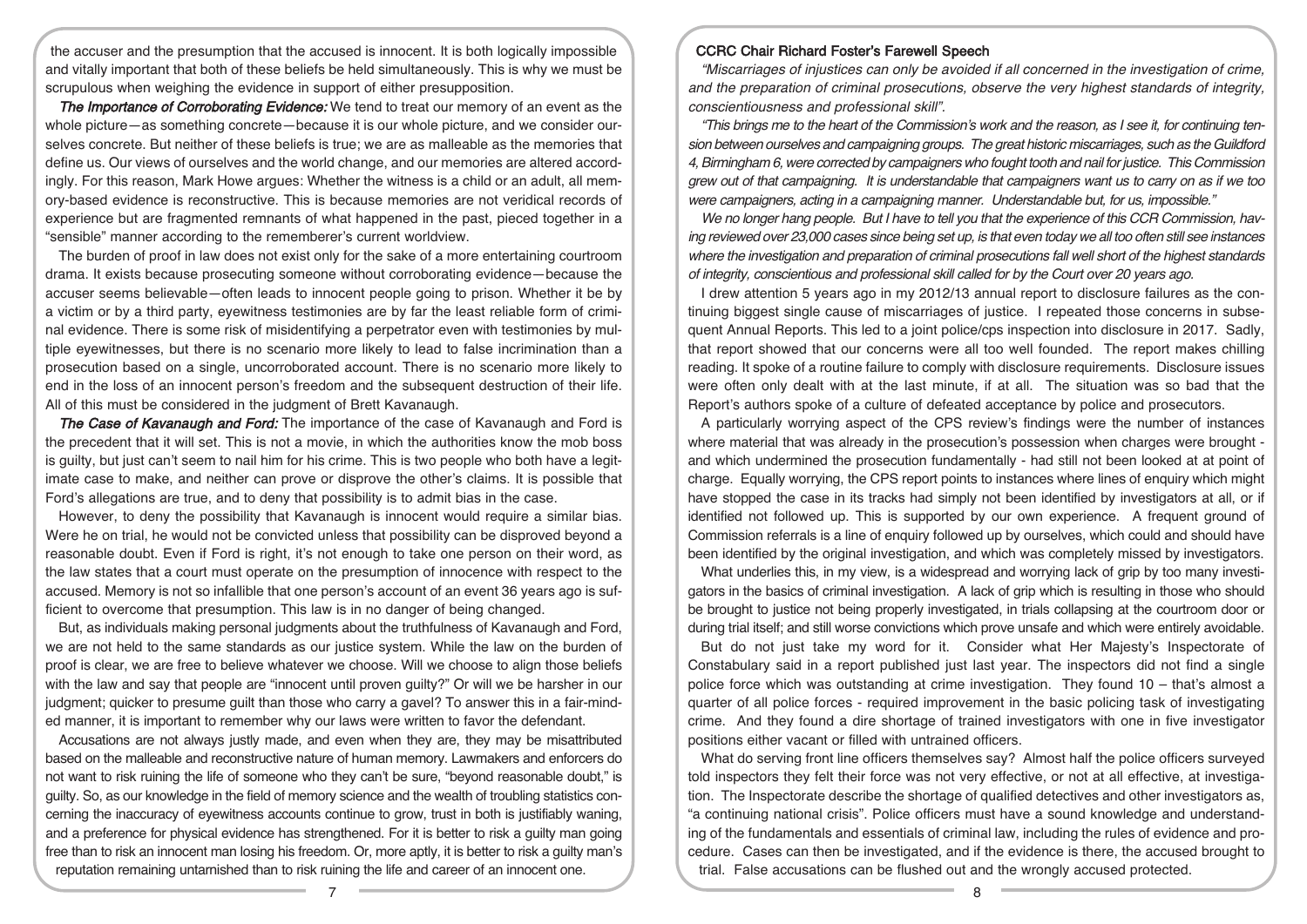Identifying and pursuing appropriate lines of enquiry which might support the defence case or undermine the prosecution case is not inimical to, or a distraction from, good police work and good prosecuting. It is good police work and good prosecuting. And for those of us concerned with miscarriages, ensuring that these basic police and prosecution shortcomings are acknowledged and put right has to be a top priority. Any analysis of miscarriages needs to be seen in the context of these fundamental shortcomings.

It is this Commissions' practice, whenever a systemic CJS failing comes to light, to double check all the cases we have reviewed which might conceivably have been touched by that failure. Thus we re-reviewed cases relating to discredited H.O. pathologists, and, following our referral of the Sean Hodgson case we re-reviewed all similar cases which had come to us to see if there was any scope for further DNA testing. That is why we are currently, looking again at a range of conviction cases we have closed to double check for non-disclosure issues, even though looking searchingly at disclosure is something we already do routinely in case reviews as part of our standard operating procedures.

But we can look only at the cases which come to us. We now know that there are systemic problems in police and prosecution investigative and disclosure work which have persisted for some years. And however good police and prosecutors are at improving their current approach – and I am in no doubt that serious efforts are now being made – there is a real risk, amounting in my view to a near certainty, of a number of unsafe convictions including people still in custody arising from these poor past practices and which have not and may never come to us for the Commission to review.

This is a gap which must be filled. Those in prison are amongst the most disadvantaged in society. Many struggle with basic literacy and numeracy. They have none of the advantages we enjoy. And by definition, those to whom disclosable material has not been disclosed (or, still worse, where relevant lines of enquiry were simply never pursued) will not know of this. In my view the only proper course now is for police and prosecutors to themselves initiate a targeted review of existing convictions; starting perhaps with those from police forces where we know from inspectorate work there are ongoing problems with the quality of their criminal investigative work. If the State gets it wrong, it is the State's responsibility to put things right. The Commission has been in touch with the Law Officers and the CPS to propose such a review and to offer to assist. That offer has not been taken up. This is disappointing. In my view there is a risk that serious miscarriages of justice will go undetected and unrectified as a result.

I have stressed these matters because I believe there is a serious problem in need of urgent action and because one of this Commission's responsibilities is to draw attention to systemic weaknesses. And I do not think this problem has had the attention it deserves.

But I want to turn now to this Commission's own review work and the ongoing challenges we face. First, resources. The last decade has seen a huge increase in our work load against significant cuts in our budget, though with efforts latterly by the MoJ to protect us from further downward resource pressure, for which we are grateful. We have responded by looking hard at our processes so as to maximise efficiency and effectiveness, and in particular to reduce queues. When I first joined the Commission applicants could wait years for reviews even to start. That problem is now behind us. Today if you apply to us, work on your case will start right away. This is a considerable step forward and represents a great deal of hard work by the Commission's leadership and staff. To all of whom I pay tribute here. We have also reduced the length of time reviews take. In the past, even routine reviews could take years to complete. Now most take months. That said we still have a number of very long running cases. Usually, these are

cases which are either very complex or are very troubling to us. Troubling in the sense that we have not been able to find evidence to justify a referral to the courts, but where we remain concerned and accordingly wish to continue to search for evidence.

Obviously reviews cannot go on for ever. People need certainty. Victims and their families and friends as well as claimants cannot have their lives on hold indefinitely. But equally we do not ever want to let go of a case where in our own minds we think there may be reason to doubt even if we have yet to find sufficient evidence that the conviction maybe unsafe.

This brings me to the heart of the Commission's work and the reason, as I see it, for continuing tension between ourselves and campaigning groups. The great historic miscarriages, such as the Guildford 4, Birmingham 6, were corrected by campaigners who fought tooth and nail for justice. This Commission grew out of that campaigning. It is understandable that campaigners want us to carry on as if we too were campaigners, acting in a campaigning manner. Understandable but, for us, impossible.

We cannot be a campaigning body. We are a statutory body operating under a statutory remit. The only basis on which we can refer cases back to the courts is if they meet the "Real Possibility" test – a test not of this Commission's devising but laid down for us by Parliament. And that means finding credible new evidence or argument, not before the court at trial or on appeal. As a statutory body and part of the criminal justice system we are, and will always have to be, evidence led. We do not and cannot simply act for the applicant. We have to consider the interests of accused and accuser equally, be evidence led and act in, and only in, the interests of justice. I realise that this can generate tension between the Commission and those who believe passionately, that a particular convicted person is innocent.

But within our system a miscarriage of justice cannot be demonstrated by belief, however strongly that belief is held and however passionately it is argued. Unpicking wrongs requires objectivity, hard work, the laborious examination of material that is voluminous, complex and often hard to trace; it requires identifying and pursuing new lines of enquiry and new sources of expertise. Evidence has to be found. And since no-one, at trial or on appeal, holds back any evidence which they think might support their cause, it almost invariably means finding things people were not previously aware of – and finding it often many, many years after the event in question. In our justice system evidence and evidence alone are what establish innocence, guilt and the safety of convictions. There are jurisdictions, where the courts approach things differently. Thankfully the jurisdiction we live in is not one of them.

And to those who say that even if such evidence cannot be found, and that there is in the Commission's judgment no real possibility a conviction will be quashed by the court, we should still nevertheless refer it, I say this. If we do after long and careful deliberation conclude that there really is no realistic likelihood of the court quashing a conviction, what useful purpose would such a referral serve other than to raise false hope in the convicted person and pointless pain and concern to the victim, their friends or family?

There is a separate point about whether the courts are unduly restrictive in their approach to safety and whether the rules which the court itself applies should be changed. For example in cases of lurking doubt. This is an area the Justice Select Committee thought the Law Commission might consider further. We are on record as saying we would welcome such a review. But absent that, I do not believe that referring cases which do not meet the court's criteria is a productive way forward.

A word here about what might be loosely termed "celebrity cases", cases where there is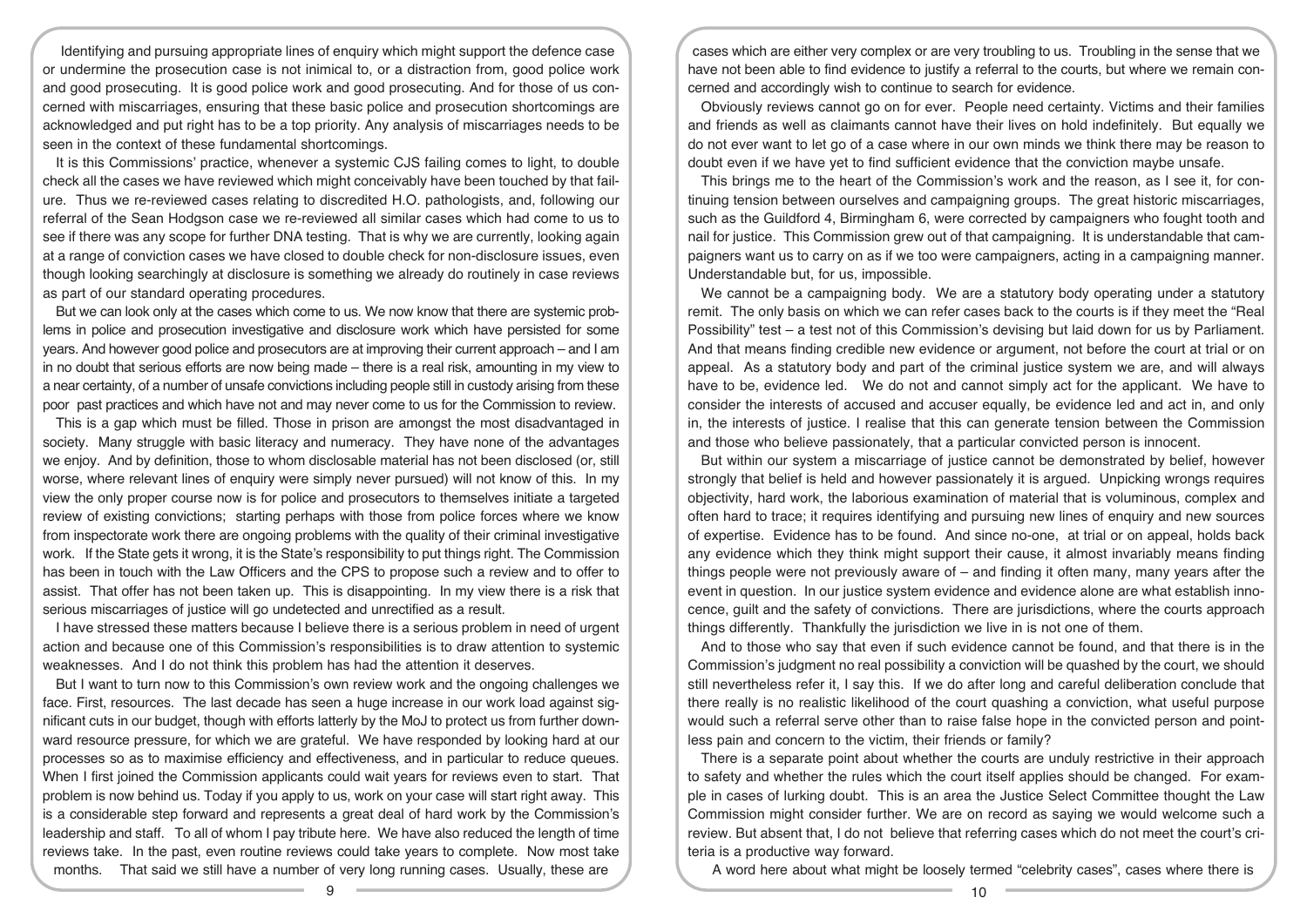strong interest by the public and strong campaigning support for what is invariably characterised as an obvious miscarriage of justice. In the Commission's experience there is little if any correlation between the media profile of a case and the likelihood of its being a genuine miscarriage. I can think of high profile cases where no basis has been found for supporting a referral, where investigation has actually strengthened the case against the accused or even where the convicted person, having maintained their innocence for years, has subsequently admitted guilt. Equally, some of the most shocking miscarriages of justice this Commission has seen have attracted little if any public interest even after the full extent of the miscarriage has come to light.

Take the case of 17 year old T; trafficked into this country, raped, assaulted and forced to work as a prostitute. T escapes from her tormentors but is arrested as she seeks to flee the country and then pleads guilty to possessing a false identify document. Fortunately, we were able to refer this conviction. We saw the prosecution as an abuse of process, and the conviction was quashed. The right outcome eventually. But isn't it extraordinary that a young girl who was the victim of such brutalising treatment should have been treated this way in the first place. What she did might have been in some literal sense a breaking of the law. But how she was treated hardly chimes with what most of us would see as justice.

Or the case of A, convicted of seriously sexually assaulting a woman. The Commission's investigation uncovered something the police investigation had completely missed. It turned out the woman had made under different names a series of similar accusations against several different men, none of which previous allegations had been found to be credible. Again a conviction the Court had no hesitation in quashing.

Or the case of B accused of a vicious assault on a woman with a chisel. The case at trial turned on whether it was him or someone else. The court believed her not him. It subsequently became apparent that the real issue was whether anyone had assaulted her at all or whether the case was one of self-harm. Again conviction quashed following our referral.

None of these cases hit the headlines. All were notable miscarriages of justice.

A criticism often made of this Commission is that in adhering to Real Possibility we are applying the wrong test. But the test is not our own invention. It is the test laid down for us in legislation. I can see that there is an argument whether Parliament got it right. But that is not down to us. Public bodies are rightly criticised for not doing the job they were asked to do. It is slightly odd to criticise a public body for doing precisely what Parliament has laid down in law it should.

As to whether Parliament did get it right, I myself think that the form of the current test is an inevitable consequence of the decision to leave the final say on safety with the Court. If it is the Court's decision then the Court's criteria will always be the criteria which matter and therefore the ones we have to take account of in reaching our referral decisions. To have us referring on one test, and the Court applying another, would simply be to institutionalise chaos.

A word about openness. The Commission has considerable, and potentially highly intrusive, investigative powers. These give the Commission the ability to access not only police and security intelligence of the most sensitive kind, but also to look into the most intimate details of people's private lives. Obviously if we refer a case our review findings, subject to the usual constraints, are available to the Court and so in the public domain. But if we conclude a case and do not refer it, Section 23 of the 1995 Act makes it a criminal offence for us to disclose anything we found during the review, save in the most limited of circumstances, so as to protect the privacy of individuals and to protect sensitive information.

I know that can be a source of frustration to campaigning groups, journalists and others. It can

also, believe me, be a source of frustration to ourselves. I can think of many cases we have reviewed which not only found no basis for referral but where our investigation turned up new evidence which strengthened the prosecution case. In our statement of reasons this will properly have been disclosed to the applicant and their legal representatives. But we cannot disclose this new evidence more widely ourselves. And, for obvious reasons, the applicant will seldom want to do so.

In such cases the applicant may continue to maintain their innocence, as they are of course fully entitled to do, perhaps releasing selected parts of our findings – those which support their case – or simply rest on the assertion that our review was not sufficiently thorough and complete. It is extremely difficult for the Commission to respond to this other than in the most general terms. Not only because of the Section 23 prohibition on disclosing anything found in our review but also because the Commission must always keep – and be seen to be keeping – an open mind about cases. Applicants are free to re-apply to the Commission at any time. And if they do so we must be able to consider their new application entirely afresh and in a completely unbiased way.

That said, I do not think the current situation is satisfactory. Apart from the obvious reputational issue for the Commission, we live in an age that places a high premium on transparency; and rightly so. Obviously sensitive personal and security information needs appropriate safeguarding. But I would myself like the Commission to be able to be more open about what reviews have covered and what they've found. This would require a change to legislation. But I think such a change would be both timely and desirable.

The Commission's referral rate is a constant point of discussion. Do we refer too few cases? Are we in thrall to the Court of Appeal? Do we miss cases? And so on. First some myth busting. We do not have and have never had a target – of any sort, shape or description - for the proportion of our referrals to the Court that we expect to be successful, in the sense of resulting in the conviction being quashed. All we do, all we have ever done, is to record the number of cases we refer and record the number of quashed convictions that result. We keep score. But that is all. That said our statutory test is real possibility. And a real possibility is – as Bingham LCJ said – somewhere below a racing certainty but above an outside chance. This in turn suggests that if we are applying the test properly a year on year "success" rate of 80 to 90% would be too high; too close to racing certainty. While a year on year rate of 20 to 30% would be too low – too close to outside chance. Our rate fluctuates year on year between about 70% and 40% which I think is what one might expect.

On whether we miss miscarriages, no one knows how many unsafe convictions there are in the system. Not you, nor I, nor anyone. It is unknown and unknowable. We can say how many people apply to us and we can say when we have found something. What we cannot say, where evidence supporting a referral has not been found, is whether that is because we've missed it or whether it wasn't there to be found in the first place. There is, in short, no objective benchmark against which our effectiveness in detecting miscarriages can be judged.

I can, however, say this. We measure, and have always measured our referral rate as a percentage of the total applications to the Commission. Measured in this way our referral rate over the lifetime of the Commission has been 2.7% Some people think that a low rate. However, around 40% of the total applications to the Commission are from those who have not exhausted their normal rights of appeal or are ineligible in some way. And the 1995 Act says we should not consider "No Appeal" cases for potential referral unless there are exceptional circumstances, which as the words imply are exceptional. So we have to turn away around 40% of all applications we receive. This means that only somewhat more than half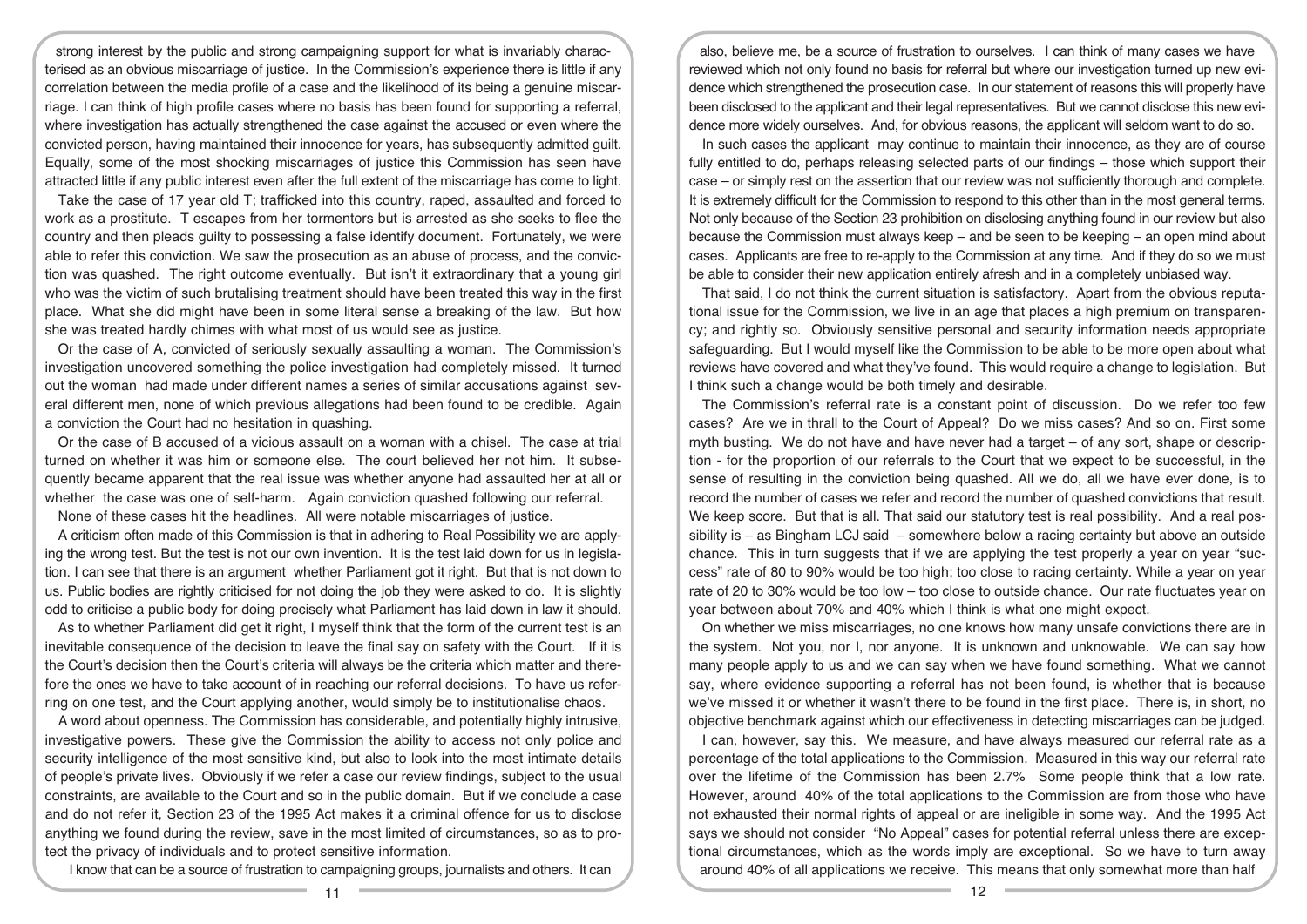of the applications to the Commission, over its lifetime, have actually been reviewable and therefore potentially referrable. And if we look at our referral rate against these cases it nearly doubles to over 5%. Is that percentage surprisingly low; or worryingly high?

One final word about referrals. The Commission is not just here to identify potential miscarriages. We also quality assure, and promote confidence in, the justice system. A review which concludes that a conviction, on the evidence available, is well-founded – provided it is a thorough review – is not a failed review. If the trial and appeal process is working as it should, we should expect the great majority of our reviews to conclude that the original verdict was well founded. Which is exactly what we do find.

Are we really investigators or just people with our noses buried in the files? Almost invariably, the key to establishing a conviction's unsafety is to uncover weaknesses in the prosecution's case as it was presented at trial. And establishing how a case ran at trial in practice means a detailed review of the case papers, the prosecution and defence files, the judge's summing up and so on. But that is just the starting point. We start with the paperwork to ensure we have the fullest possible understanding of the case, the forensic decisions taken and so on. Starting there is also the chance to check up on disclosure and whether all the potentially relevant information which was in the possession of the prosecution was in fact disclosed. Only by starting from there, from what happened at trial and why, can one decide what further lines of investigative enquiry might then be worth pursuing.

There is of course an important distinction between lines of enquiry which can in theory be pursued, and lines of enquiry which it is actually sensible to pursue. There is little point, for example, in DNA testing with a view to see if the accused's DNA is present at the scene of crime if several witnesses have already placed the accused there and the accused themselves admit they were present. The questions we ask are, will undertaking a certain test or tests resolve a particular review question and what, put at its highest, might a line of enquiry show by way of building the case for a referral. Evidence is often cumulative. A line of enquiry may be worth pursuing even if, on its own, it can never be determinative. But there must be a clear line of sight between pursuing a line of further investigation and the possibility of demonstrating unsafety. And lest you think that this way of thinking might lead us to being unduly restrictive in our approach, consider this.

Last week I asked one of our team leaders what sort of investigative work they had been up to. They said that in current review work, expert evidence had been requested from psychologists, forensic linguists, forensic accountants, experts in Asperger's and Autism, experts in ESDA (electrostatic detection analysis – or indentation on paper several sheets below the original, to you and me), medical experts, experts in intoxication and so on. To say nothing of commissioning DNA testing, reviewing CCTV footage, tracing and interviewing new witnesses, investigating potential nondisclosure of phone evidence, making enquiries relating to police officers' disciplinary records and in relation to medical records. And that was just some of the investigative work, being carried out currently by just one of our investigative teams, in just some of our current reviews.

I want finally to say something about two of the most persistent myths about the Commission and how we approach our work – that we are somehow subservient to the Court of Appeal and that this can make us unduly cautious in our approach to referring cases. I can assure you, having spent 10 years as Commission Chair, that nothing could be further from the truth. Commissioners are chosen above all else for their independence of mind, powers of analysis and persistence. Stubbornness in pursuit of a point is in our DNA. Believe me I deal with Commissioners on a daily basis and I can vouch for that particular trait.

Commission staff spend their working lives sifting through cases in the knowledge that, for all the hundreds of cases they look at, they will find at most a handful where there is the real possibility of a referral. So when they get the slightest hint they may be onto something, nothing and no one could be more determined than they are to pursue the point. Or more resolute in pressing forward with every possible and appropriate line of enquiry.

As to being subservient to the Court of Appeal I can only say that those who suggest that cannot have been reading Court of Appeal judgments with enough attention recently. Sometimes the Court is complimentary about our work and means it. Sometimes the Court's apparently friendly words conceal a somewhat less sympathetic appreciation of our work, "thorough and painstaking" being the polite gloss behind which the words, "but quite mistaken and completely wrong", lie but barely concealed. And sometimes the criticism is sharp and direct. In short the court sometimes agrees with our analysis, sometimes is unpersuaded, and sometimes differs profoundly.

That is as it should be. Our responsibility is to decide whether a referral is justified according to the statutory test. Whether to actually uphold or quash a conviction is for the court. That is their decision. But the referral decision is ours and ours alone. We take it very seriously. And as an independent body we reach our conclusions on the evidence, and solely on the evidence, and without fear or favour from anyone.

I stand down this month after ten years as Chair of the Commission. It has been an honour and privilege to serve in that capacity. I would like to pay tribute to all Commission members, staff, Commissioners and Non Executives, both past and present, I have worked with throughout that time. And on the basis of that 10 years I say this. What unites the Commission and provides its life's blood is a burning sense that there are injustices out there and it is the Commission's job to find them and when it finds them to remedy them. And I am confident the Commission will be as resolute in that role under my successor, to whom I wish all the very best, as it has in the last 21 since its inception. Thank you.

#### Young Offenders Cannot Get Off 'Scot-Free'

Scottish Legal News: Two teenagers who were given custodial sentences after one pled guilty to behaving in a threatening and abusive manner and the other admitted a charge of assault have had their appeals against the sentences imposed rejected. The appellants claimed that the sheriff failed to properly take into account their age when sentencing the pair to detention, but the Appeal Court of the High Court of Justiciary ruled that while the age of a young offender was an "important factor", that did not mean they could get off "scot-free".

Lord Menzies and Lord Turnbull heard that the appellants "LR" and "DM" appeared at a trial diet at Dumbarton Sheriff Court in February 2018 on an indictment which narrated certain events which were alleged to have occurred on a train journey between Westerton and Bearsden on the evening of 21 December 2015. Each of the appellants had appeared on petition in May 2017 and pleas were tendered some nine months later.

LR pled guilty to an amended charge 1 on the indictment that on the date specified he did behave in a threatening or abusive manner which was likely to cause a reasonable person to suffer fear or alarm in that he did shout, swear, utter threats of violence, utter lewd remarks and chase passengers from said train contrary to section 38(1) of the Criminal Justice & Licensing (Scotland) Act 2010. At the time of the offence LR was 17 years old and had no previous convictions, but the sheriff sentenced him to detention for 32 months, discounted from 36 months to reflect the plea of guilty and imposed a 12 month supervised release order.